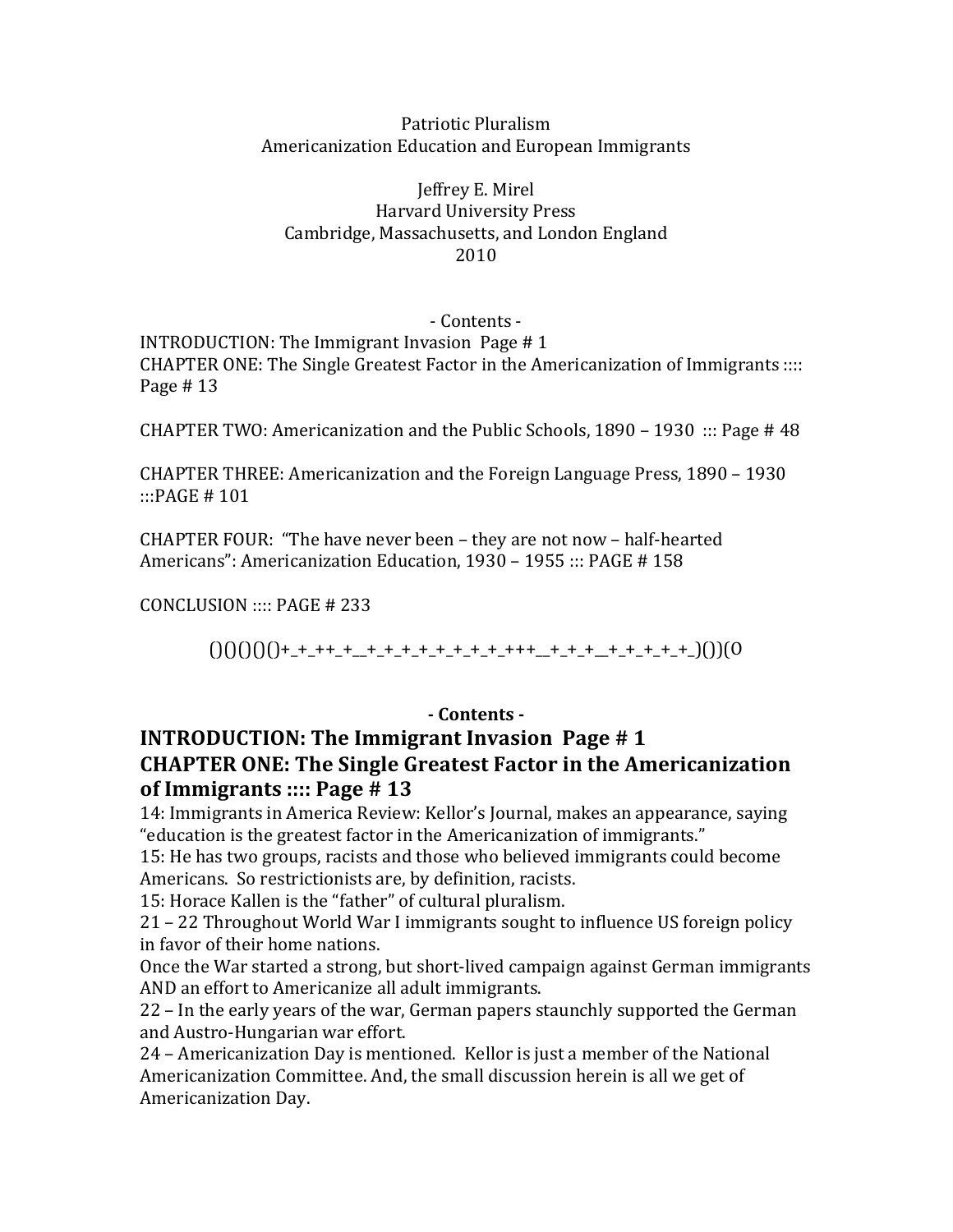26 – We get an interpretation of Teddy Roosevelt's Americanization Day speech, but it totally leaves out his parts about preserving immigrant culture. This becomes a bit of a backbone to the argument and a bit of a straw man.

 $29$  – Horace Kallen was a Jewish professor of philosophy. He coined the phrase "cultural pluralism." He used the orchestra metaphor.

30 - How Kallen's "democracy of nationalities" would operate was never clear. Neither Kallen nor Bourne described the political structures that would ensure this set up did not produce "Balkanization."

31 -32 Dewey promoted this pluralistic vision too.

33 – The amalgamationists were melting pot folks like Zangwill.

36 – Zadie Smith! Immigrants have much more to fear than Nationalists. Smith said so.

41- He uses the phrase "red scare" unreflectively. Communism killed at least 50 million. But the fear of it is not of the "red menace" but the red scare.

43 – 44 The history of restriction.

45 – Coolidge said "America must be kept American."

46 – Conclusion: All who were not restrictionists were in the same boat.

## **CHAPTER TWO: Americanization and the Public Schools, 1890 -1930** ::: Page # 48

48 - The battle was between assimilationists and cultural pluralists. Historians since the 1970s have said  $1890 - 1920$  was dominated by assimilationists. 49 – The efforts most lasting effect was ending German Bilingual education.

52 – Americanization curriculum in Detroit, Cleveland and Chicago stressed the western literary tradition, with a strong emphasis on Anglo-Lit and History). [He thinks this is something new, it is what we've always done. It is Culturism 101. 53 – He complains, again, that the books used American heroes. It denigrates other cultures. Our nation has been better than primitive cultures. Progress! The future!!

The legitimate point is that the curriculum content was for children, not adults. 57 – One book they complain of is Charles and Mary Beard's Economic history! It

wasn't good on immigrants, but did mention two Polish heroes.

The goal in elementary school was to unite the country and culture, "but this success" did not come without a price." Waaaaaaaaaaa

58 – Jane Addams and Grace Abbot said we have to say that Italian history is as wonderful as ours, to make children appreciate their parents. [As with parent unification, liberals would throw out the nation to prevent any hurt feelings.] 59 - The Germans used their growing power to create German programs. But, only 19,000 took them at their peak.

60-Meyer v. Nebraska killed a law which said teaching would happen in no other language but English.

61 – Pledge of Allegiance written in early 1890s gets required in part to Americanize. 

62 – Interesting to note, civics is NOT service learning.

---Towards more pluralism--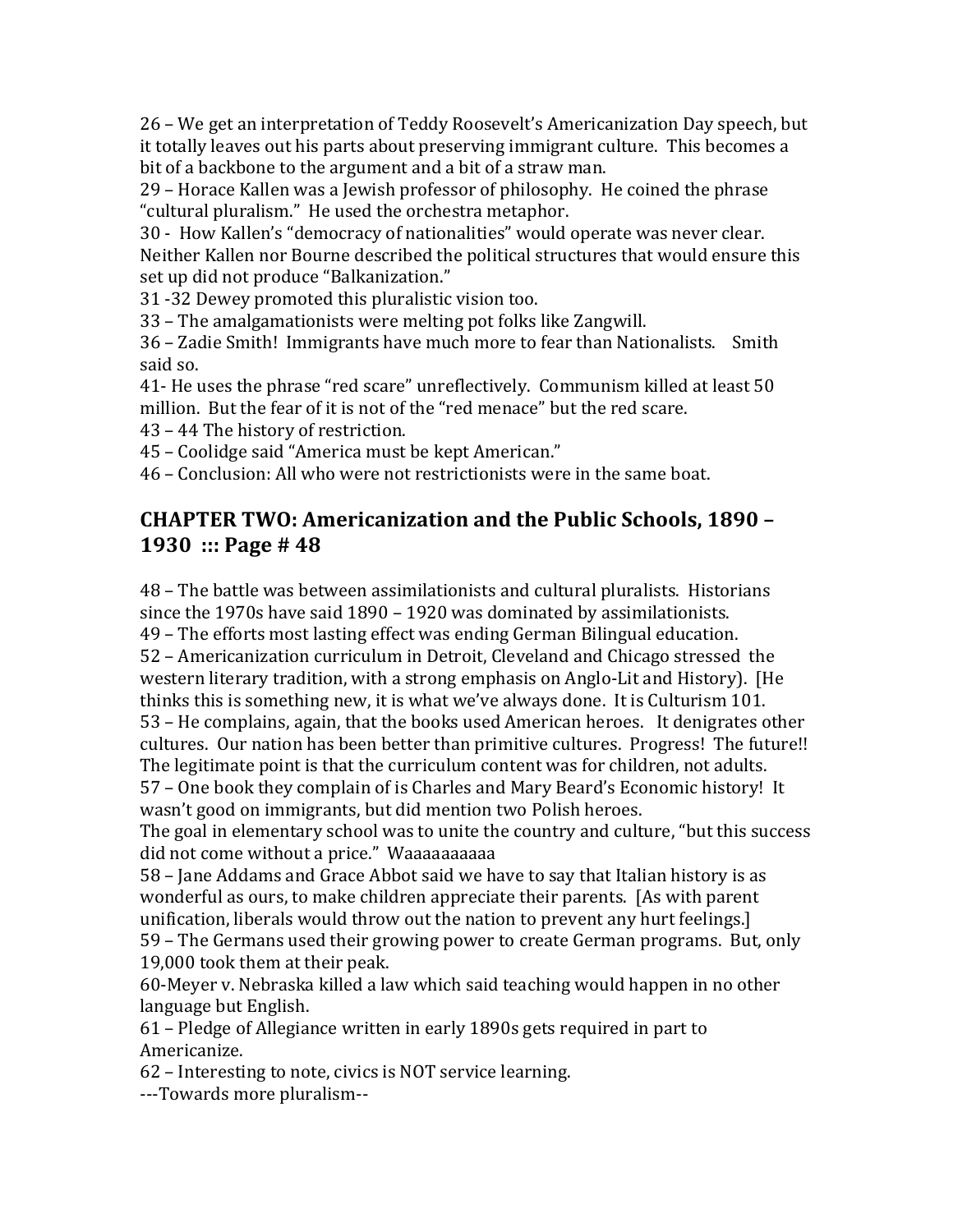$63$  – Why is "traditional" in quotes?

 $64$  – Nearly 18% of WWI military were immigrants.

66 – Books banned in NYC because too Anglo-philic.

 $68$  – Kusciusko day in Detroit – If there is no ethnic holiday, it is racism. If there is one, it is cultural pluralism!

72 – Drop out rate may have been due to child-like nature of curriculum

74 – The drop out couldn't be the immigrants' fault. They did sign up.

75 - The NAC and adult school.

76 – Detroit Board of Commerce and English First Detroit English programs.

Raymond Cole is getting the credit for rolling out the Detroit program.

80 – YMCA's Robert's program goes from local to general.

81 – Ford's home visit to see if your home was American.

84 - US Chamber of Commerce and NAC with no Kellor credit.

- Failure of the Americanization campaign - -

During the war the Americanization campaign dropped. Unemployment too.

87 - The War sparked the need for Americanization defeated it as well.

89 – Busy factories had no room for classes.

The failure emboldens restrictionists.

--postwar - -

We see great naturalization and so more Americanization needed.

95 – Activists sought to reinvigorate Addams and Dewey's ideas as an alternative to highly assimilationist civic nationalism  $-$  [So civic nationalism is too demanding as well? Can there be no acknowledgement of American history?]

This curriculum ignored the diverse background of those who had helped create America [so will we teach of the Filipino Founding Fathers?] In ignoring their background, we lost an opportunity to put them in the story of America.

96 – Roberts reminded his audience that democracy came from the Old world and that it "is not an American-born product." Downgrading America. [we are agreed then that it is a western product?]

97 - They all come from wonderful lands too.

98 – In the post war era, more respect for immigrants in curriculum.

 $99$  – He is cheering for a triumphal cultural pluralism narrative, what he calls "patriotic pluralism."

### **CHAPTER THREE: Americanization and the Foreign Language Press, 1890 - 1930 :::PAGE # 101**

101 – Whereas schools ignored or denigrated cultural pluralism, the outside world showed wonderful vibrance. [there are no traditional characteristics he has a problem with, if the traditional is so wonderful, why do people come to America? l 102 – Americas foreign language papers helping Americanization.

104 – Patriotic pluralism is like cultural pluralism, but it also includes a "degree of emotional attachment" for the United states and its democratic ideals. Kallen's classic work is Culture and Democracy in the US. It does not include emotional attachment to the US as it is too vague.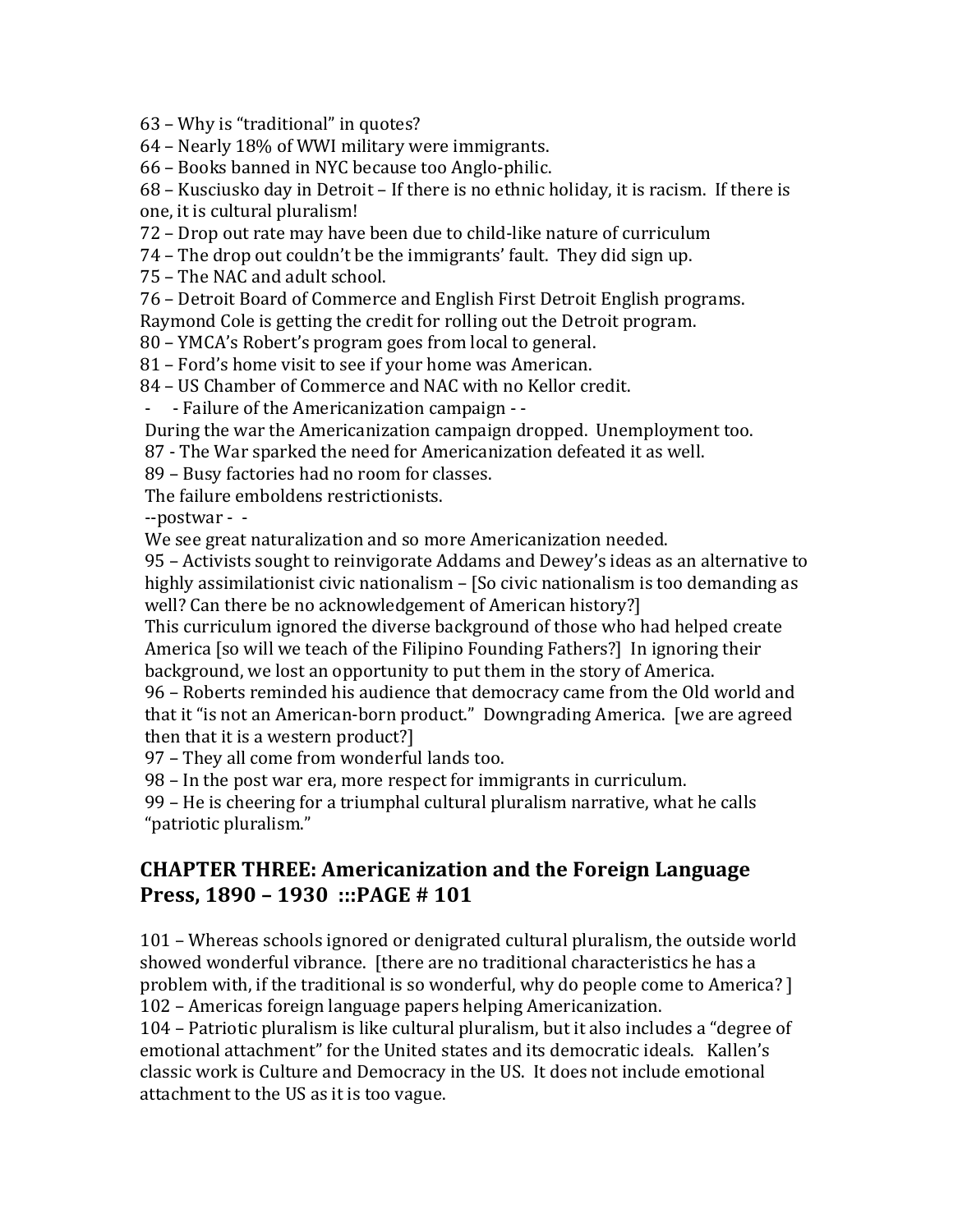- language issues –

It is puzzling that immigrant papers so often liked the Anglo-centric curriculum. Because they had come from oppressive nations.

Why did folks fight for their national languages, which were oppressed monarchs, not fight for them here?

106 – The papers' position? English in schools, native language at home.

108 – People denounced dual language quoting Bismark, who was also against it.

109 – German politicians stopped other ethnic groups from getting dual language programs. [culturist power plays, these are expected].

Czech papers taunted the Germans as the only anti-american hyphens.

110 – In terms of dual language he calls Ella Flag Young's implementation "the great  $breakthrough."$  [Let's be a bit objective here]

111 – Polish leaders wanted Polish elective, but the kids didn't want it.

112 – 114 Catholic churches, were they to be parochial or American? Pressure to be American grew during WWI.

116 – The people were disenchanted with this model. It is surprising then that historians cheer for it in the name of 'the ethnic people' so often. We also get sooooo much about what is good for the immigrants. What is good for America never enters the discussion].

117 – He is telling us that the leaders wanted it after we learn that it was largely not popular and kids didn't go to such schools. They want cultural touchstones for their kids, but cannot find it in WWGWD. They did create some weekend programs.

Reading themselves into American History –

120 – They read what was called "race pride" into history. The example given was Columbus by the Italians – others aw themselves on this boat. IM writes "Whether" they were historically accurate or historically imaginative, these stories represented efforts by immigrants to revise American history in ways that legitimized their presence in the US." [So JM doesn't care if history is falsified or not?! Really?] 122 – Washington's attack on monarchy was appealing.

127 – They discussed their compatriots' place in the Civil War.

129 – This was a multicultural project. But, as Zimmerman notes, this did not challenge the triumphal narrative.

-American citizens proud of their cultural heritage -

130 – Since the founding of the US, immigrants who wanted to be citizens had to take an oath renouncing allegiance to any foreign power. Ithis is a problem?

131 – Many came from imperial areas of Europe without a homeland.

133 – People are proud to be in a nation that allows them to honor their "national" heritage. The patriotic ideal celebrated is freedom of religion.

134 – Polish people should get papers to help the Polish cause and exert influence on the American political system to this end.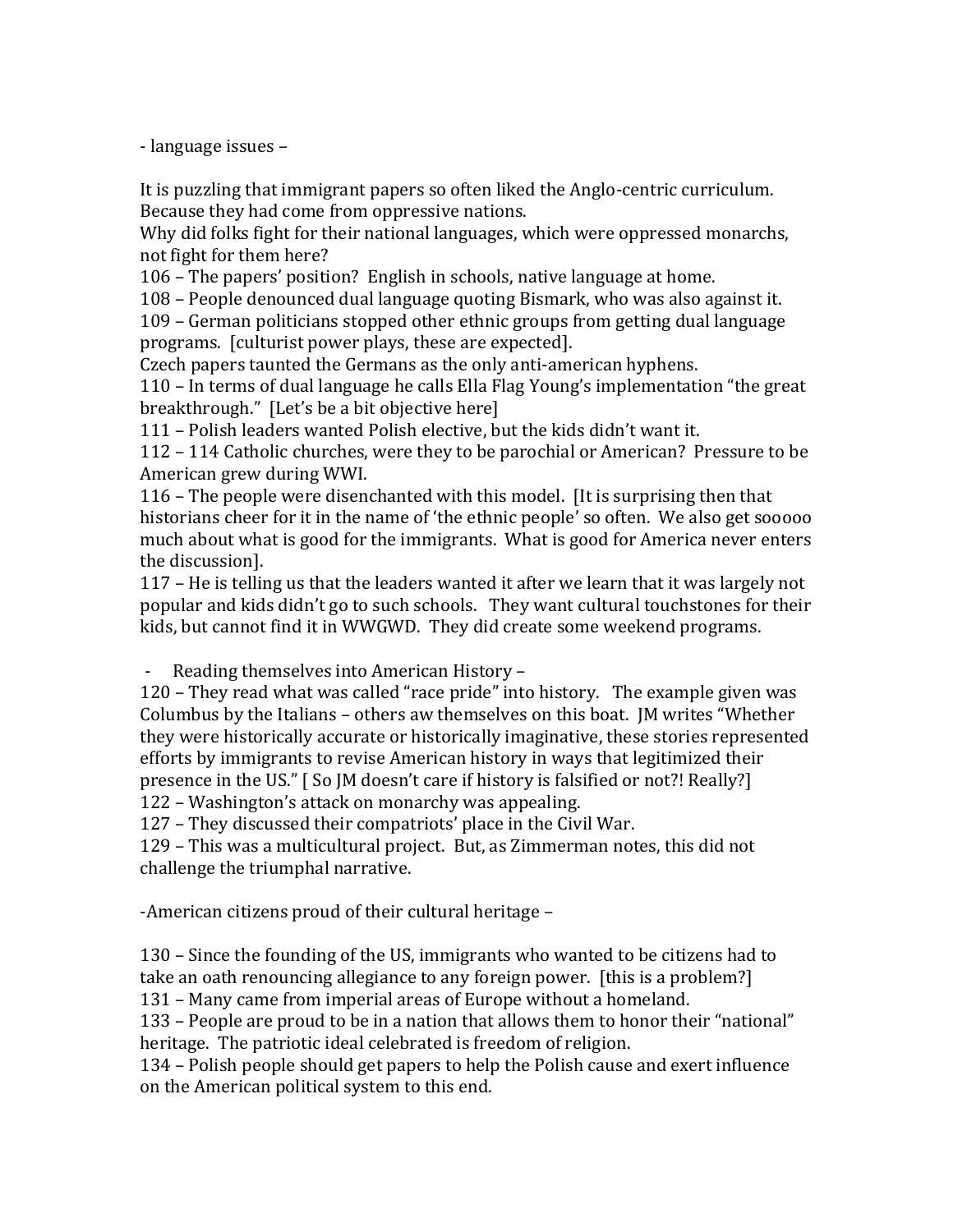136 – Many Americanized via the military. With restrictionists rising, many now saw the golden door closing, so naturalizations went up.

138 – Asking people to renounce their foreign allegiance would be like asking a groom to forsake his mother upon marriage. Not quite. And yet, this is a source of conflict in many cultures.

141 – He refuses to consider that conflict between home nation and US identity could exist.

141 – Studies that say European immigrants didn't assimilate.

- Restriction and the Struggle for Civic Nationalism –

142 – 143 – All people that want immigration restriction are evil racists. There can be no nuanced culturist position.

144 – Since they don't discriminate, immigrants are more American than Nativists.

145 – We get the noble folks fighting for the US and their homeland. [What of those whose homeland was hostile?]

146 – Red scare again.

147 – Italians want to know why they are not okay, when Germans – US's enemy in  $WWI$  – were ok. [Italy isn't axis in WWI?]

148 – Write "in Praise of 1924"]Tell of Stephan Thernstrom and page 141 studies that say assimilation didn't happen. Much of this book would support via showing that assimilation happened after 1924 act.

149 – Ironically, some papers (Polish) were for equality here but thought discrimination against minorities fine back at home.

150 – Some were ethnic nationalists in regards to Asians, but civic in regards to themselves. [So civic nationalism means no discrimination, and that becomes the meaning of America. Individualism and posterity, republicanism, go out the window, "do what thou wilt" takes over.]

152 – Once in a while minorities supported African – Americans.

156 - The editors were sophisticated and told of ideals of this country that unite us and that their cultural pride was worthy, promoting a new, more inclusive view of the US.

157 – These trends came to anthropology and educational psychology [?] later. But while the press did this to their people, Kellor did it publically, facing America. Also here it says the acceptance was later, post Kellor and these newspapers. Kellor was earlier. 

# **CHAPTER FOUR: "The have never been – they are not now – halfhearted Americans": Americanization Education, 1930 - 1955 ::: PAGE # 158**

158 – Many questions about identity and being American.

159 – In 1930 about 12 percent of the US population, approximately 14 million people, were foreign – born. Another 26 had at least one foreign born parent. The Depression made us worried about unity and thus the 1930s and 1940s became among the most important periods in the history of Americanization.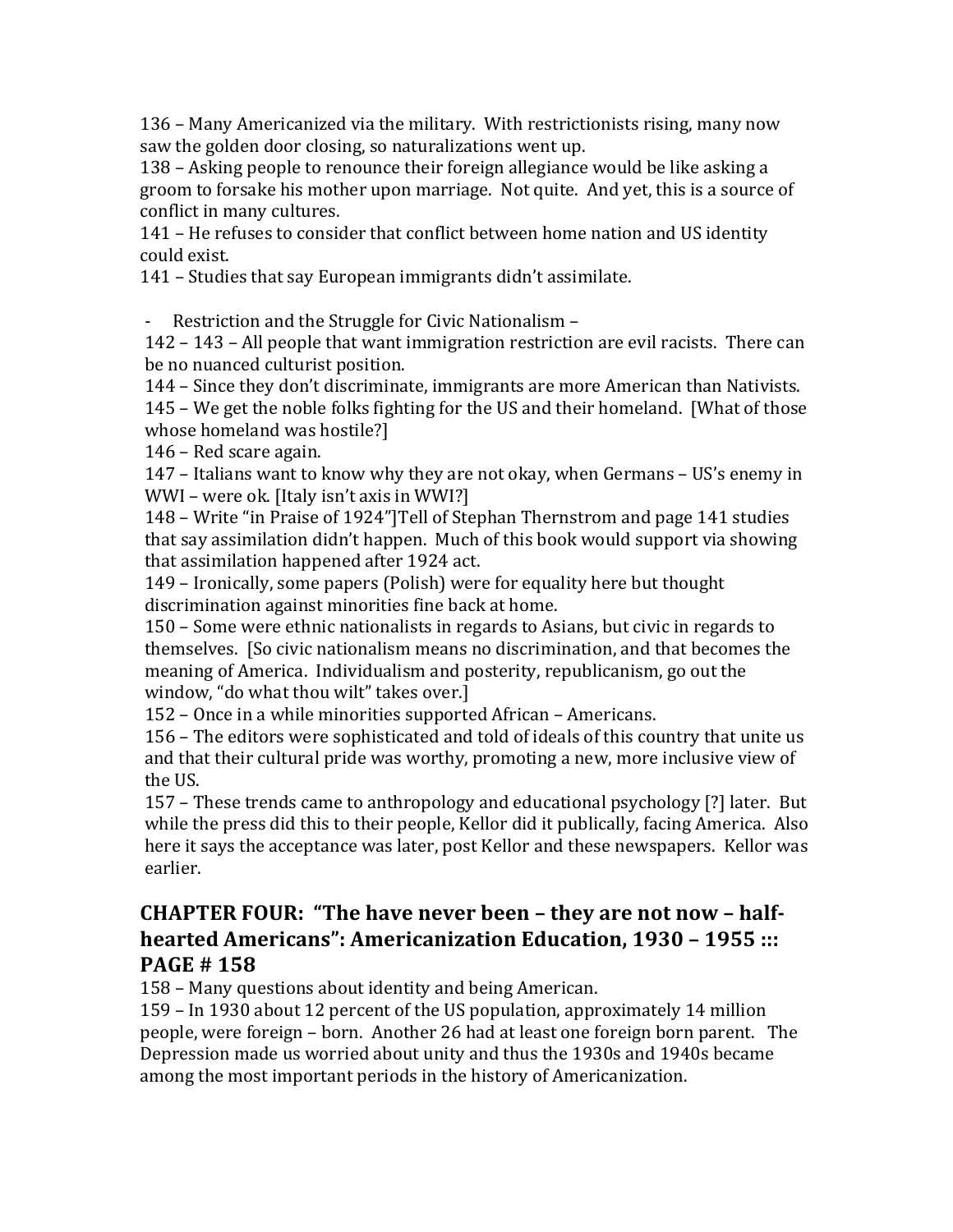160 – Boas, Covello and others pushed ethnic pluralism, "immigrant community" leaders." 

Versailles gave 60 million a nation of their own, but turned another 25 million into minorities. 

161 – Italy, Hungary, Poland, and Spain had dictators by 1930s, civic nationalism seemed to be waning. Adamic called restrictionists "fascists."

162 – 163, Hoover told Fiorello to go back home. Hitler liked the 1924 Act in Mein Kampf. 

164 – [Mirel, by implication, ridicules people who note negative stats about immigrants. He cannot believe cultural diversity is real. He is no culturist.]

165 – The American Legion wants Americans hired first on public works and relief projects. 

In 1936 someone says Americanization is a mask used to vote, and get relief, it is not sincere. 

166 – ZOE! American are still largely culturist.

167 – The Alien Registration Act made it unlawful to "knowingly or willfully advocate, abet, advise, or teach the duty, necessity, desirability, or propriety of overthrowing or destroying any government in the US by force or violence." It also required alien residents to register with the Feds and be fingerprinted. YES.

The internment of Japanese during WWII was "undemocratic." I would they have won a vote against it? I doubt it.] This act defined people by the color of their skin! [no it was culturism and the only people that focus so much on the immutability of skin are the multiculturalists]

168 – He is giving the foreign papers more weight than education.

169 – FDR says immigrants speak the Universal language of "human aspirations." [economic man]. He said they made America "safer." [he gets praise for this, but it is while interring Japs, so ....  $\vert$  "they have never been – they are not now – halfhearted Americans." [again] This is astounding as it is the most cultural pluralism ever from a US leader.

171 – The WPA supported many adult ed and Americanization programs. This as major corporations increasingly banned noncitizens from employment and congress passed new legislation banning aliens from relief programs – while making naturalization easier to attain.

173 – FDR's national Citizenship Education Program would support national Americanization. By 1942, the program supported  $6,000$  teachers working with 650,000 students. 

175 – Addams and Dewey advocated such ideals [Kellor enacted].

176 – These programs want to preserve cultural heritage. [but how many are first generation by this timel.

178 – This trend was fueled by a need to contrast us with NAZI Germany. [It is interesting that while we were all being united under the banner of multicultural democracy, we relocated Japanese].

179 – Between WWI and WWII we changed to cultural pluralism, wherein we appreciated contributions  $-$  [such as pizza?. ] [For whom? From 1941 to 1950,  $1,035,000$  people immigrated to the U.S., including  $226,000$  from Germany,  $139,000$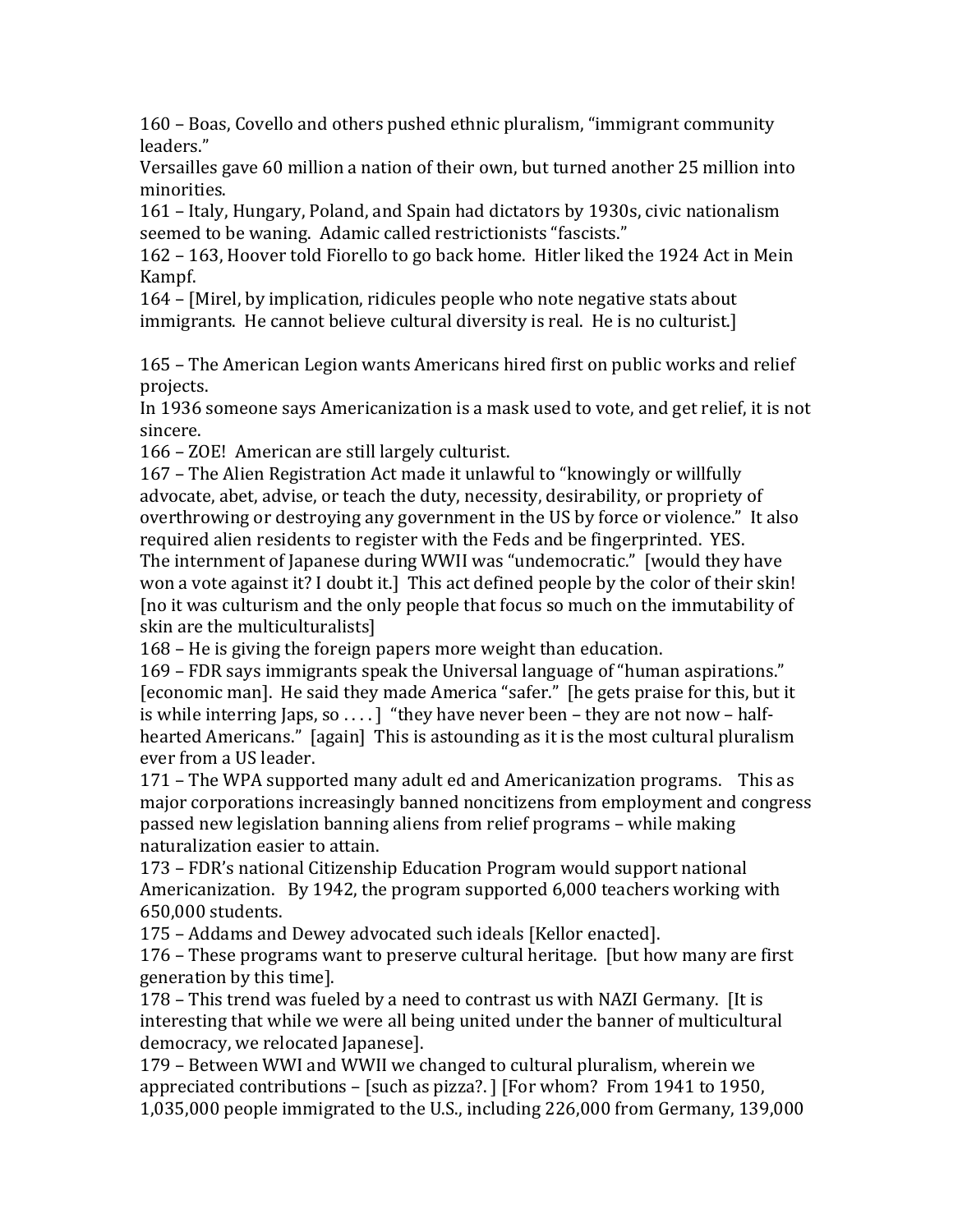from the UK, 171,000 from Canada,  $60,000$  from Mexico and  $57,000$  from Italy. Immigration patterns of the 1930s were dominated by the Great Depression, which hit the U.S. hard and lasted over ten years there. In the final prosperous year, 1929, there were  $279,678$  immigrants recorded, [23] but in 1933, only 23,068 came to the U.S. The average immigration from  $1931 - 1940$  was 6,900 a year.  $-$  Mirel says, page 215, that between 1936 and 1940, 308,000 new immigrants came to the US. [1] 181 – ARA fed adult education and naturalization.

181 – Ford said being an American was better. [Partially due to this fact, he is hated and reviled to this day]

181 – He says that WWI curriculum was pro-Anglo, but not Kellor's.

182 – The WPA translated the papers that this book relies on.

182 – These programs, pluralist or not, seek to mold citizenship ideals for national security. He portrays them as part of a triumphal march towards multiculturalism. 183 – Congress made the third Sunday in May "I am an American Day."

184 – This was different than WWI because of the level of financial support given and the Alien Registration Act helped by pushing people towards naturalization. 185 – FDR make speeches about "the mingling of races dedicated to common ideals which creates and recreates our vitality." [He says this is great evidence of our civil nationalism, when it was in retreat elsewhere. Japanese and Blacks, excluded] 186 – Between 1915 and 1924, 1,462,000 people naturalized. Between 1935 and 1944 2,320,000. 

foreign language press and the rise of ethnic nationalism,  $1930 - 1942 -$ 186 - In the 1930s and 1940s, foreign language papers were the most important adult education agencies, though there were fewer. (237 in NCC in 1940). 189 – There is no American art of American music, we were historically a cosmopolitan country. [So our nation is really nothing but a neutral space?] 190 – In 1938 the foreigners continued to read their people back into US history 191 – The late 1930s question was how to have so much pride in the homeland, when it was a brutal racist dictatorship? [So the we are Americans bit has borders.] 192 – Two kinds of responses: 1)still said they loved democracy and denounced home nations' actions, 2) they supported democracy, but also rationalized are supported the actions of dictatorial regimes back home.

195 – In Cleveland they mostly did not support minority persecution back home.

197 – But many papers supported the Nazi efforts, though some still rejected their anti-semitism. They were against Nazism "for the most part."

200 – One Polish paper applauded Poland's banning of Jews from the military. 202 – Scholars estimate that between 60 and 90 percent of all Italian language papers were pro-Fascist.

203 – The Italian government paid many of these papers to print the pro-fascist opinions. 

205 – Nazi's "hope to encourage Americans to think in terms of their differences of racial origin rather than their heritage of a common democratic tradition." [sounds like multiculturalism to me!]

207 - Working in WW II defense plants Americanized folks. [No attrition and 1924]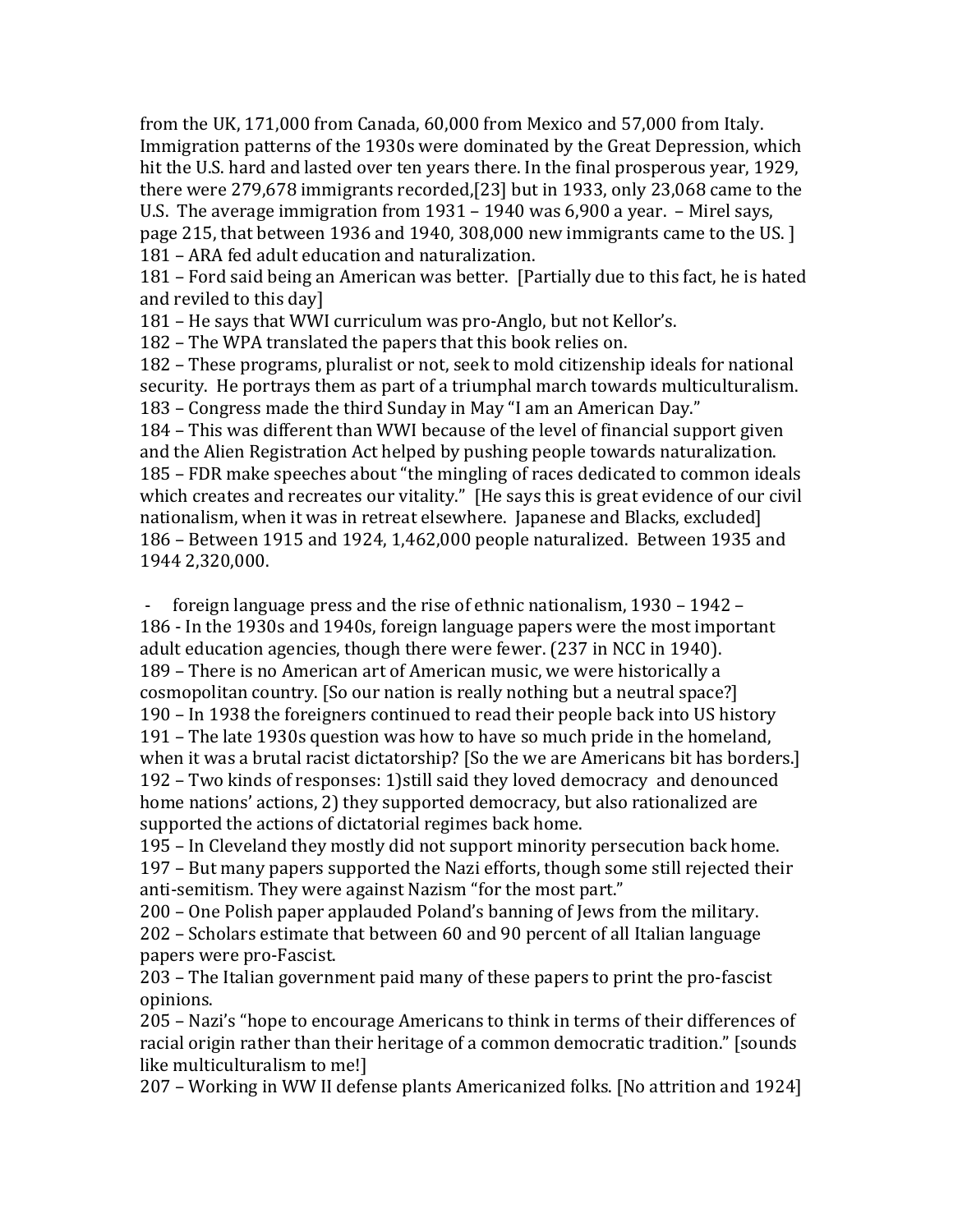Americanization Revised: Intercultural Education, 1930 - 1955 -

208 – In 1933 Louis Adamic, a Slovenian immigrant toured industrial sites to meet second generation immigrants; the "most influential supporter of an important educational movement devoted to reenvisioning American history and culture along patriotic pluralist lines."

209 – he found workers between this nation and their parents'. He decided teaching people "their own heritage." [This is in 1933, already, 9 years after 1924, people are midway Americanized and teaching them of their home is nostalgia].

210 – Rachael Davis Dubois created the Bureau of Intercultural Education; "preserving distinctions."

211 – She worked with African – Americans.

212 – Book summary: Unlike WW I, educators now pushed for cultural pluralism, rejecting Nazi ideology. FDR supported this in the WPA [and Japanese relocation and turning back of the Jews – which he will not touch as it means FDR is not a hero]. 3<sup>rd</sup>, Boas and other immigrant intellectuals pushed to mainstream ideas foreign papers had been pushing for years.

215 – Between 1936 and 1940 over 308,000 immigrants came to the US.  $217 - By 1947$ , intercultural education was operating in 18 school systems across the nation – largely in high schools. He has no idea how many  $1<sup>st</sup>$  and  $2<sup>nd</sup>$ generation immigrants were in these programs.

219 – Jewish teacher writes the immigrants section and says minority problems have been a problem since the early day of the republic.

 $221$  – This intercultural education examined "inequalities which now exist" between various racisl, religious, and national groups – "inequalities of opportunity for employment, education, housing, recreation, health, and ivil rights."

 $222 - 223 - By$  the late 1940s intercultural education was again on the wane. By 1955 it was defunct. Why? "red-baiting" of leftists and liberal educators." [note that this is loaded language.] The McCarran – Walters Act which reaffirmed the 1924 act. 

223 - 224 - The USSR did not taunt us with Nazi ethnic strife, so no need to counter. And, progressive ed wanted relevant content, not content, as in intercultural.

225 – "But rather than lament the fate of this promising reform effort  $\ldots$ ." [he doesn't see how his triumphal narrative compromises his objectivity.] It was a "major breakthrough."

He notes how many intercultural leaders were immigrants.

 $226$  – Normal Drachler – in 1966 – increased black administrators and worked with Richard Henry a "militant black leader" to ban books that were not intercultural. 227 – He profiles an immigrant, proud of America, but imagines all the multicultural things she might have found to sustain her heritage at home, she new a Slovenian had dined with FDR.

229 – In the 1940s all immigrant papers in Cleveland were pro-American and antitheir hostile homeland in the US. [I guess the 1937 Italian papers reformed].

229 – They noted that racism in the US was like that in Nazi Germany. The desire to Americanize was "Anglo-Saxon cultural hegemony" to which they would not acquiesce. [So acting American is Nazi Anglo-Saxon racism].